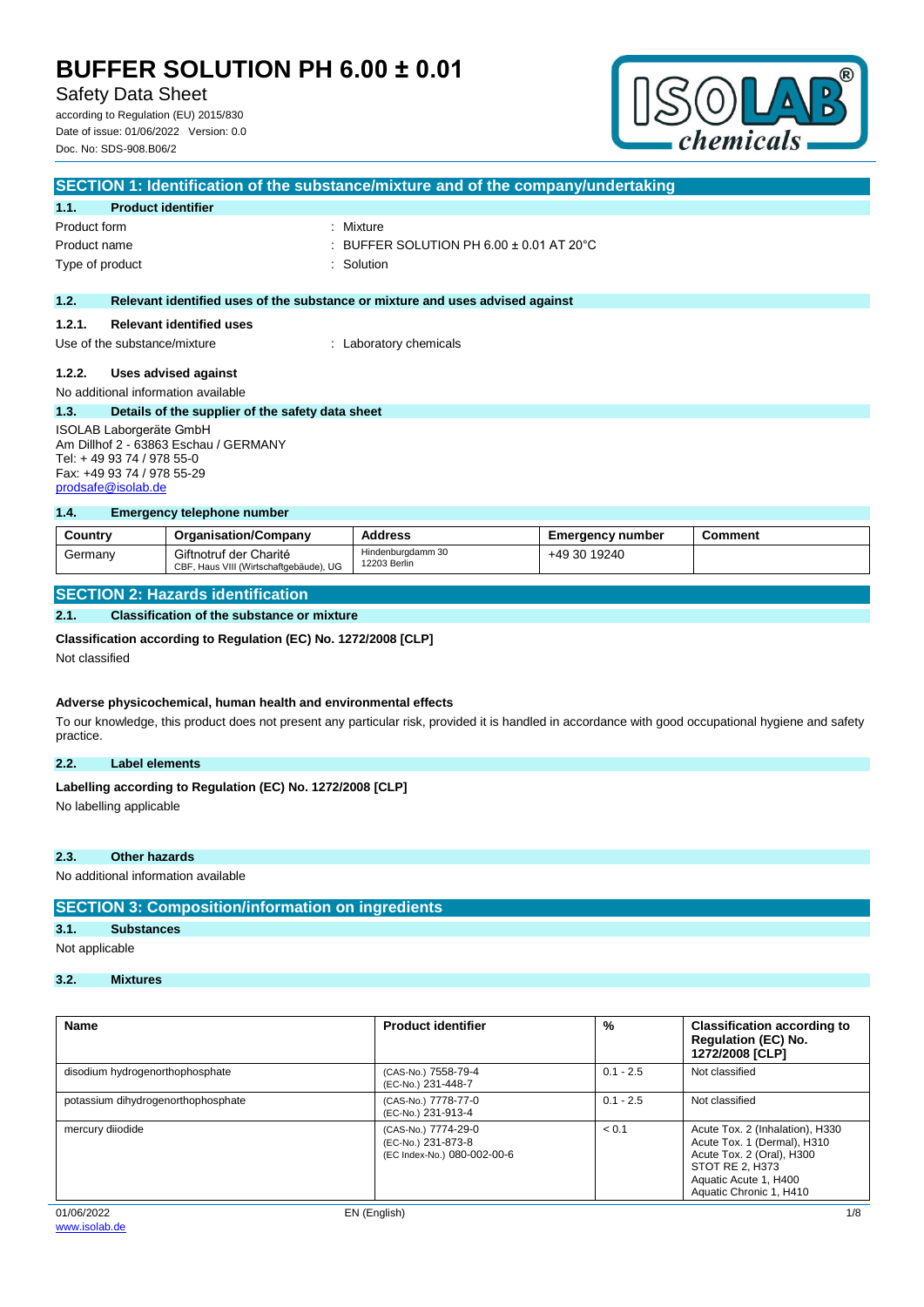# Safety Data Sheet

according to Regulation (EU) 2015/830 Date of issue: 01/06/2022 Version: 0.0 Doc. No: SDS-908.B06/2



|                                    | potassium iodide                                                           |  | (CAS-No.) 7681-11-0<br>(EC-No.) 231-659-4                                | < 0.1 | Not classified                                                                                |
|------------------------------------|----------------------------------------------------------------------------|--|--------------------------------------------------------------------------|-------|-----------------------------------------------------------------------------------------------|
|                                    | <b>Specific concentration limits:</b>                                      |  |                                                                          |       |                                                                                               |
| <b>Name</b>                        |                                                                            |  | <b>Product identifier</b>                                                |       | <b>Specific concentration limits</b>                                                          |
|                                    | mercury diiodide                                                           |  | (CAS-No.) 7774-29-0<br>(EC-No.) 231-873-8<br>(EC Index-No.) 080-002-00-6 |       | (C >= 0.1) STOT RE 2, H373                                                                    |
|                                    | Full text of H-statements: see section 16                                  |  |                                                                          |       |                                                                                               |
|                                    | <b>SECTION 4: First aid measures</b>                                       |  |                                                                          |       |                                                                                               |
| 4.1.                               | <b>Description of first aid measures</b>                                   |  |                                                                          |       |                                                                                               |
|                                    | First-aid measures after inhalation                                        |  | Remove person to fresh air and keep comfortable for breathing.           |       |                                                                                               |
|                                    | First-aid measures after skin contact                                      |  | Wash skin with plenty of water.                                          |       |                                                                                               |
|                                    | First-aid measures after eye contact                                       |  | Rinse eyes with water as a precaution.                                   |       |                                                                                               |
| First-aid measures after ingestion |                                                                            |  | Call a poison center or a doctor if you feel unwell.                     |       |                                                                                               |
| 4.2.                               | Most important symptoms and effects, both acute and delayed                |  |                                                                          |       |                                                                                               |
|                                    | No additional information available                                        |  |                                                                          |       |                                                                                               |
| 4.3.                               | Indication of any immediate medical attention and special treatment needed |  |                                                                          |       |                                                                                               |
|                                    | Treat symptomatically.                                                     |  |                                                                          |       |                                                                                               |
|                                    | <b>SECTION 5: Firefighting measures</b>                                    |  |                                                                          |       |                                                                                               |
| 5.1.                               | <b>Extinguishing media</b>                                                 |  |                                                                          |       |                                                                                               |
|                                    | Suitable extinguishing media                                               |  | : Water spray. Dry powder. Foam. Carbon dioxide.                         |       |                                                                                               |
| 5.2.                               | Special hazards arising from the substance or mixture                      |  |                                                                          |       |                                                                                               |
| fire                               | Hazardous decomposition products in case of                                |  | : Toxic fumes may be released.                                           |       |                                                                                               |
| 5.3.                               | <b>Advice for firefighters</b>                                             |  |                                                                          |       |                                                                                               |
| Protection during firefighting     |                                                                            |  | apparatus. Complete protective clothing.                                 |       | Do not attempt to take action without suitable protective equipment. Self-contained breathing |
|                                    | <b>SECTION 6: Accidental release measures</b>                              |  |                                                                          |       |                                                                                               |

|        | <b>SECTION 6: Accidental release measures</b>                       |  |                                                                                                                                                              |  |  |
|--------|---------------------------------------------------------------------|--|--------------------------------------------------------------------------------------------------------------------------------------------------------------|--|--|
| 6.1.   | Personal precautions, protective equipment and emergency procedures |  |                                                                                                                                                              |  |  |
| 6.1.1. | For non-emergency personnel                                         |  |                                                                                                                                                              |  |  |
|        | <b>Emergency procedures</b>                                         |  | : Ventilate spillage area.                                                                                                                                   |  |  |
| 6.1.2. | For emergency responders                                            |  |                                                                                                                                                              |  |  |
|        | Protective equipment                                                |  | Do not attempt to take action without suitable protective equipment. For further information<br>refer to section 8: "Exposure controls/personal protection". |  |  |
| 6.2.   | <b>Environmental precautions</b>                                    |  |                                                                                                                                                              |  |  |
|        | Avoid release to the environment.                                   |  |                                                                                                                                                              |  |  |
| 6.3.   | Methods and material for containment and cleaning up                |  |                                                                                                                                                              |  |  |
|        | Methods for cleaning up                                             |  | : Take up liquid spill into absorbent material.                                                                                                              |  |  |
|        | Other information                                                   |  | Dispose of materials or solid residues at an authorized site.                                                                                                |  |  |
| 6.4.   | <b>Reference to other sections</b>                                  |  |                                                                                                                                                              |  |  |
|        | For further information refer to section 13.                        |  |                                                                                                                                                              |  |  |
|        | <b>SECTION 7: Handling and storage</b>                              |  |                                                                                                                                                              |  |  |
| 7.1.   | <b>Precautions for safe handling</b>                                |  |                                                                                                                                                              |  |  |
|        | Precautions for safe handling                                       |  | Ensure good ventilation of the work station. Wear personal protective equipment.                                                                             |  |  |
|        | Hygiene measures                                                    |  | Do not eat, drink or smoke when using this product. Always wash hands after handling the<br>product.                                                         |  |  |
| 7.2.   | Conditions for safe storage, including any incompatibilities        |  |                                                                                                                                                              |  |  |
|        | Storage conditions                                                  |  | : Store in a well-ventilated place. Keep cool.                                                                                                               |  |  |

- **7.3. Specific end use(s)**
- No additional information available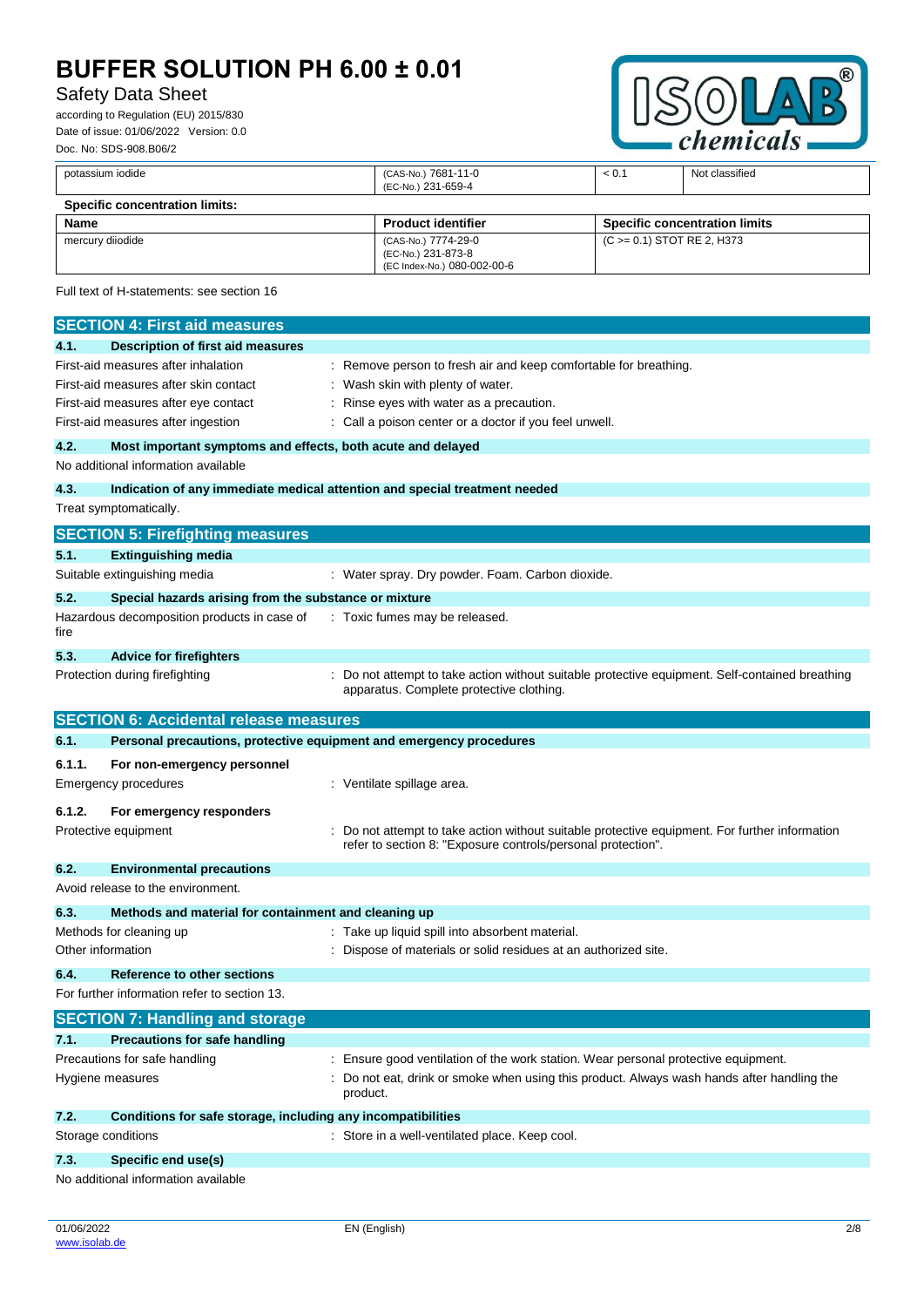## Safety Data Sheet

according to Regulation (EU) 2015/830 Date of issue: 01/06/2022 Version: 0.0 Doc. No: SDS-908.B06/2

**8.1. Control parameters**



## **SECTION 8: Exposure controls/personal protection**

| mercury diiodide (7774-29-0) |                                         |                                                                                                                                                                                                                                               |
|------------------------------|-----------------------------------------|-----------------------------------------------------------------------------------------------------------------------------------------------------------------------------------------------------------------------------------------------|
| EU                           | IOELV TWA (mg/m <sup>3</sup> )          | 0.02 mg/m <sup>3</sup> (Mercury, divalent inorganic compounds;<br>EU; Time-weighted average exposure limit 8 h;<br>Indicative occupational exposure limit value)                                                                              |
| Belgium                      | Limit value $(mg/m3)$                   | 2 mg/m <sup>3</sup> (Mercure et composés inorganiques bivalents<br>du mercure, y compris l'oxyde de mercure et le<br>chlorure mercurique (mesurés comme mercure) (8);<br>Belgium; Time-weighted average exposure limit 8 h)                   |
| France                       | $VME$ (mg/m <sup>3</sup> )              | 0.02 mg/m <sup>3</sup> (Mercure et composés bivalents du<br>mercure, y compris l'oxyde de mercure et le chlorure<br>de mercurique; France; Time-weighted average<br>exposure limit 8 h; VRC: Valeur réglementaire<br>contraignante)           |
| <b>Netherlands</b>           | Grenswaarde TGG 8H (mg/m <sup>3</sup> ) | 0.02 mg/m <sup>3</sup> (Kwik en tweewaardige anorganische<br>kwikverbindingen (gemeten als kwik); Netherlands;<br>Time-weighted average exposure limit 8 h; Public<br>occupational exposure limit value; als Hg)                              |
| <b>United Kingdom</b>        | WEL TWA (mg/m <sup>3</sup> )            | 0.02 mg/m <sup>3</sup> Mercury divalent inorganic compounds<br>including mercuric oxide and mercuric chloride<br>(measured as mercury); United Kingdom; Time-<br>weighted average exposure limit 8 h; Workplace<br>exposure limit (EH40/2005) |
| <b>USA - ACGIH</b>           | ACGIH TWA (mg/m <sup>3</sup> )          | 0.025 mg/m <sup>3</sup> (Mercury, Inorganic forms, as Hg; USA;<br>Time-weighted average exposure limit 8 h; TLV -<br>Adopted Value)                                                                                                           |
| potassium iodide (7681-11-0) |                                         |                                                                                                                                                                                                                                               |
| Belgium                      | Limit value $(mg/m3)$                   | 0.1 mg/m <sup>3</sup> (lode et iodures (vapeur et aérosol);<br>Belgium; Time-weighted average exposure limit 8 h)                                                                                                                             |
| Belgium                      | Limit value (ppm)                       | 0.01 ppm (lode et iodures (vapeur et aérosol);<br>Belgium; Time-weighted average exposure limit 8 h)                                                                                                                                          |
| USA - ACGIH                  | ACGIH TWA (ppm)                         | 0.01 ppm (lodides; USA; Time-weighted average<br>exposure limit 8 h; TLV - Adopted Value; Inhalable<br>fraction and vapor)                                                                                                                    |

### **8.2. Exposure controls**

### **Appropriate engineering controls:**

Ensure good ventilation of the work station.

#### **Hand protection:**

Protective gloves

### **Eye protection:**

Protective goggles

### **Skin and body protection:**

Wear suitable protective clothing

### **Respiratory protection:**

In case of insufficient ventilation, wear suitable respiratory equipment

### **Environmental exposure controls:**

Avoid release to the environment.

| <b>SECTION 9: Physical and chemical properties</b> |                                                       |     |  |  |
|----------------------------------------------------|-------------------------------------------------------|-----|--|--|
| 9.1.                                               | Information on basic physical and chemical properties |     |  |  |
| Physical state                                     | : Liquid                                              |     |  |  |
| Appearance                                         | $:$ Liquid.                                           |     |  |  |
| Colour                                             | : Colourless. According to product specification.     |     |  |  |
| Odour                                              | characteristic.                                       |     |  |  |
| Odour threshold                                    | : No data available                                   |     |  |  |
| 01/06/2022                                         | EN (English)                                          | 3/8 |  |  |
| www.isolab.de                                      |                                                       |     |  |  |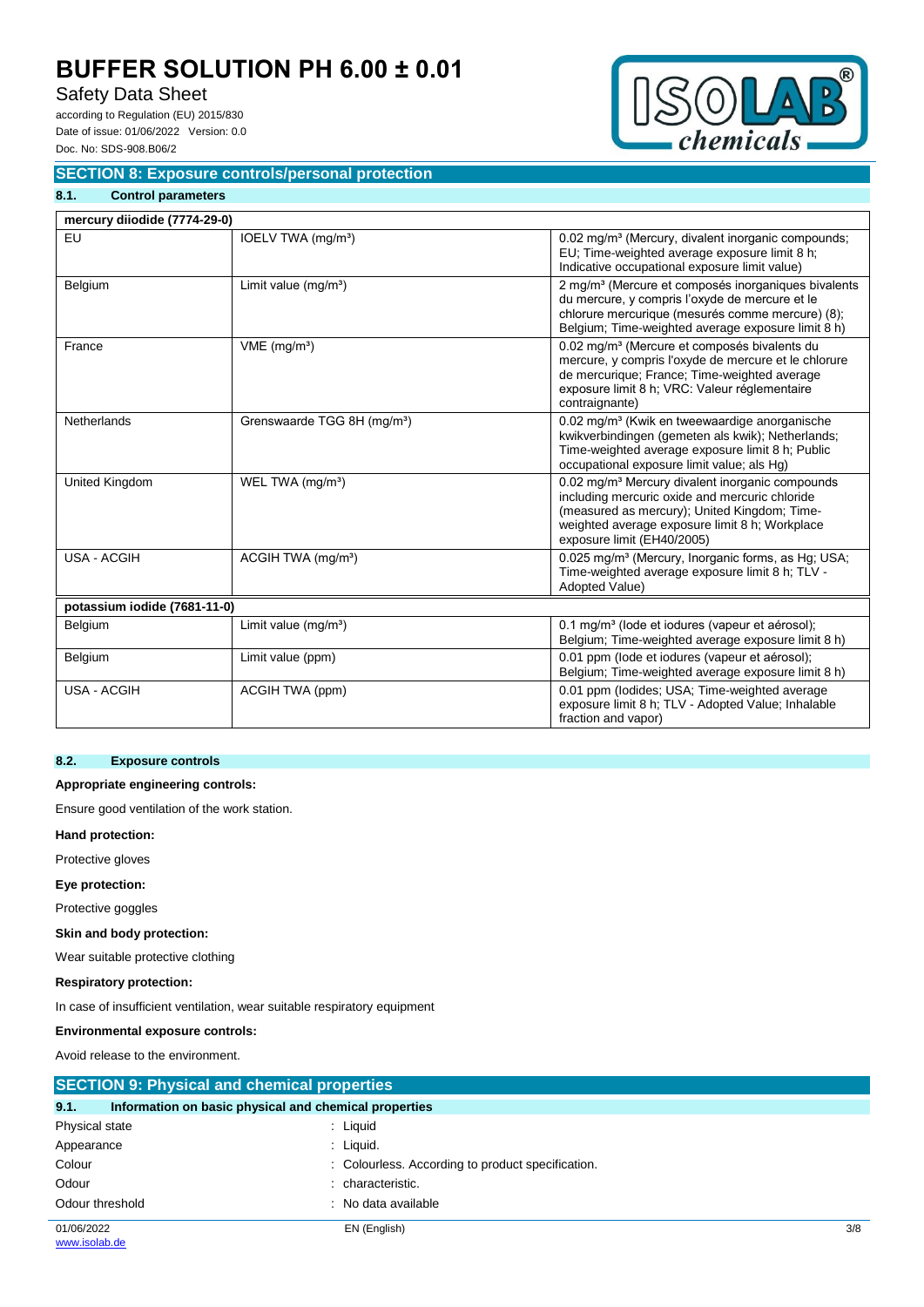# Safety Data Sheet

according to Regulation (EU) 2015/830 Date of issue: 01/06/2022 Version: 0.0 Doc. No: SDS-908.B06/2



| $5.99 - 6.01$ at 20 $^{\circ}$ C  |
|-----------------------------------|
| No data available                 |
| 0 °C<br>÷                         |
| No data available                 |
| 100 °C                            |
| No data available                 |
| No data available                 |
| No data available                 |
| Not self-igniting                 |
| 23 hPa (at 20 °C)                 |
| No data available                 |
| No data available                 |
| 1.00019 g/cm <sup>3</sup> (20 °C) |
| Miscible with water.              |
| No data available                 |
| No data available                 |
| No data available                 |
| Not explosive.                    |
| No data available                 |
| No data available                 |
|                                   |

## **9.2. Other information**

### No additional information available

|                                     | <b>SECTION 10: Stability and reactivity</b>                                                          |  |  |  |  |
|-------------------------------------|------------------------------------------------------------------------------------------------------|--|--|--|--|
| 10.1.                               | <b>Reactivity</b>                                                                                    |  |  |  |  |
|                                     | The product is non-reactive under normal conditions of use, storage and transport.                   |  |  |  |  |
| 10.2.                               | <b>Chemical stability</b>                                                                            |  |  |  |  |
|                                     | Stable under normal conditions.                                                                      |  |  |  |  |
| 10.3.                               | Possibility of hazardous reactions                                                                   |  |  |  |  |
|                                     | No dangerous reactions known under normal conditions of use.                                         |  |  |  |  |
| 10.4.                               | <b>Conditions to avoid</b>                                                                           |  |  |  |  |
|                                     | None under recommended storage and handling conditions (see section 7).                              |  |  |  |  |
| 10.5.                               | Incompatible materials                                                                               |  |  |  |  |
| No additional information available |                                                                                                      |  |  |  |  |
| 10.6.                               | <b>Hazardous decomposition products</b>                                                              |  |  |  |  |
|                                     | Under normal conditions of storage and use, hazardous decomposition products should not be produced. |  |  |  |  |
|                                     | <b>SECTION 11: Toxicological information</b>                                                         |  |  |  |  |
| 11.1.                               | Information on toxicological effects                                                                 |  |  |  |  |
| .                                   | .                                                                                                    |  |  |  |  |

| Acute toxicity |
|----------------|

: Not classified

| disodium hydrogenorthophosphate (7558-79-4)    |                         |  |  |  |
|------------------------------------------------|-------------------------|--|--|--|
| LD50 oral rat                                  | 17000 mg/kg (Rat)       |  |  |  |
| LD50 dermal rat                                | > 7940 mg/kg (Rat)      |  |  |  |
| potassium dihydrogenorthophosphate (7778-77-0) |                         |  |  |  |
| LD50 oral rat                                  | 7100 mg/kg (Rat)        |  |  |  |
| LD50 dermal rabbit                             | $>$ 4640 mg/kg (Rabbit) |  |  |  |
| mercury diiodide (7774-29-0)                   |                         |  |  |  |
| LD50 oral rat                                  | 18 mg/kg (Rat)          |  |  |  |
| potassium iodide (7681-11-0)                   |                         |  |  |  |
| LD50 oral rat                                  | 2779 mg/kg (Rat)        |  |  |  |
| LD50 dermal rabbit                             | 3160 mg/kg (Rabbit)     |  |  |  |
| Skin corrosion/irritation<br>Not classified    |                         |  |  |  |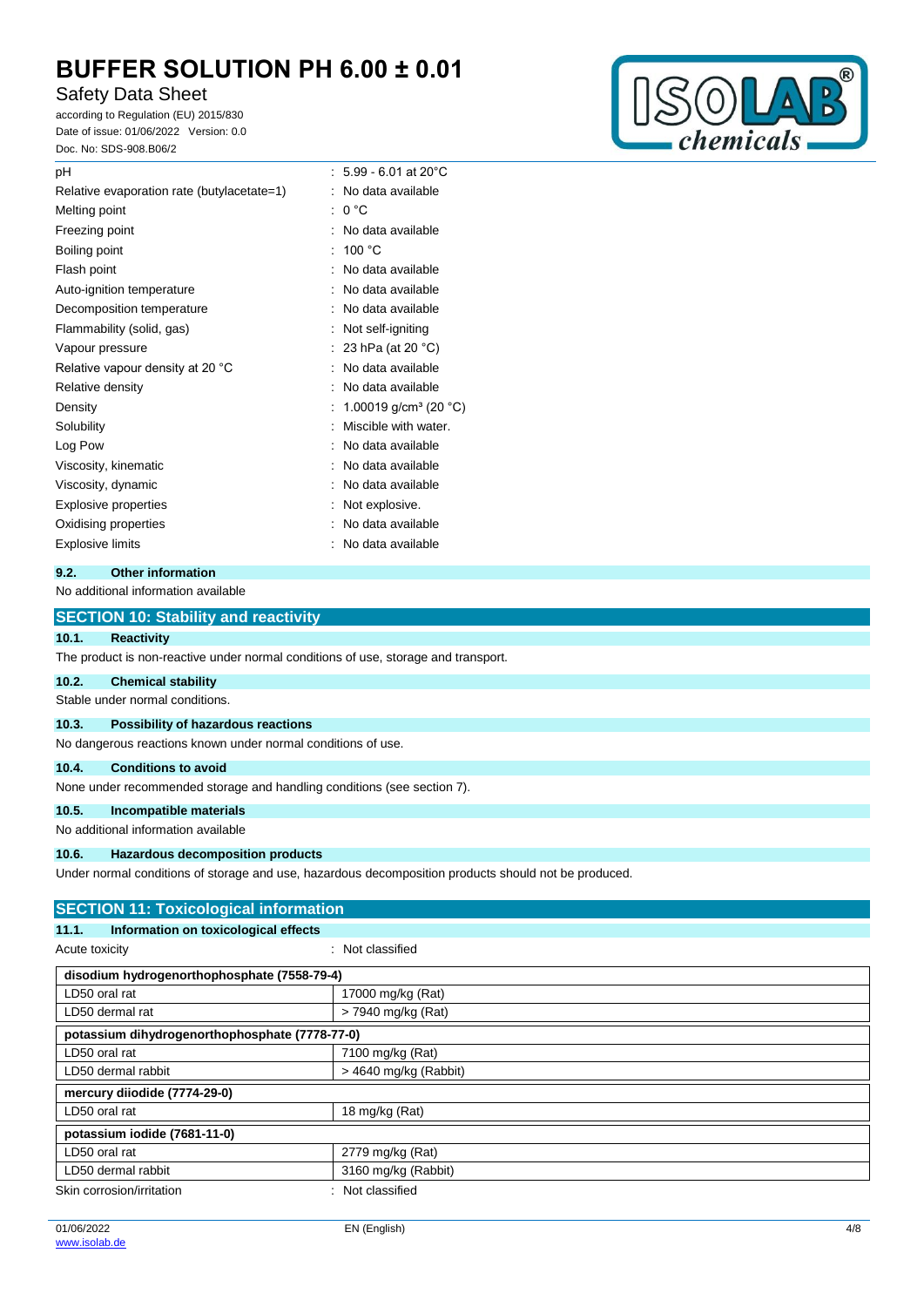# Safety Data Sheet

according to Regulation (EU) 2015/830 Date of issue: 01/06/2022 Version: 0.0 Doc. No: SDS-908.B06/2



| DOC. NO: SDS-908.B06/2            |                  |
|-----------------------------------|------------------|
| Serious eye damage/irritation     | : Not classified |
| Respiratory or skin sensitisation | : Not classified |
| Germ cell mutagenicity            | : Not classified |
| Carcinogenicity                   | : Not classified |
| Reproductive toxicity             | : Not classified |
| STOT-single exposure              | : Not classified |
| STOT-repeated exposure            | : Not classified |
| Aspiration hazard                 | : Not classified |

| <b>SECTION 12: Ecological information</b>      |                                                                                                                            |
|------------------------------------------------|----------------------------------------------------------------------------------------------------------------------------|
| 12.1.<br><b>Toxicity</b>                       |                                                                                                                            |
| Ecology - general                              | : The product is not considered harmful to aquatic organisms nor to cause long-term adverse<br>effects in the environment. |
| disodium hydrogenorthophosphate (7558-79-4)    |                                                                                                                            |
| LC50 fish 1                                    | > 2400 mg/l (LC50; OECD 203: Fish, Acute Toxicity Test; 48 h; Leuciscus idus)                                              |
| EC50 Daphnia 1                                 | 126 ppm (TLm; 72 h)                                                                                                        |
| potassium dihydrogenorthophosphate (7778-77-0) |                                                                                                                            |
| LC50 fish 1                                    | > 900 mg/l (LC50; 48 h)                                                                                                    |
| mercury diiodide (7774-29-0)                   |                                                                                                                            |
| Threshold limit algae 1                        | 0.16 mg/l (LC50; 18 h)                                                                                                     |
| potassium iodide (7681-11-0)                   |                                                                                                                            |
| LC50 fish 1                                    | 1788.85 mg/l (LC50; 96 h)                                                                                                  |
| EC50 Daphnia 1                                 | 483.68 mg/l (LC50; 48 h)                                                                                                   |

### **12.2. Persistence and degradability**

| disodium hydrogenorthophosphate (7558-79-4)    |                                                                                                                                   |
|------------------------------------------------|-----------------------------------------------------------------------------------------------------------------------------------|
| Persistence and degradability                  | Biodegradability: not applicable.                                                                                                 |
| Biochemical oxygen demand (BOD)                | Not applicable                                                                                                                    |
| Chemical oxygen demand (COD)                   | Not applicable                                                                                                                    |
| ThOD                                           | Not applicable                                                                                                                    |
| potassium dihydrogenorthophosphate (7778-77-0) |                                                                                                                                   |
| Persistence and degradability                  | Biodegradability: not applicable.                                                                                                 |
| Biochemical oxygen demand (BOD)                | Not applicable                                                                                                                    |
| Chemical oxygen demand (COD)                   | Not applicable                                                                                                                    |
| ThOD                                           | Not applicable                                                                                                                    |
| mercury diiodide (7774-29-0)                   |                                                                                                                                   |
| Persistence and degradability                  | Biodegradability: not applicable. Forming sediments in water. Biodegradability in soil: not<br>applicable. Adsorbs into the soil. |
| Biochemical oxygen demand (BOD)                | Not applicable                                                                                                                    |
| Chemical oxygen demand (COD)                   | Not applicable                                                                                                                    |
| <b>ThOD</b>                                    | Not applicable                                                                                                                    |
| potassium iodide (7681-11-0)                   |                                                                                                                                   |
| Persistence and degradability                  | Biodegradability: not applicable.                                                                                                 |
| Biochemical oxygen demand (BOD)                | Not applicable                                                                                                                    |
| Chemical oxygen demand (COD)                   | Not applicable                                                                                                                    |
| ThOD                                           | Not applicable                                                                                                                    |
| 12.3.<br><b>Bioaccumulative potential</b>      |                                                                                                                                   |
| disodium hydrogenorthophosphate (7558-79-4)    |                                                                                                                                   |
| Bioaccumulative potential                      | Not bioaccumulative.                                                                                                              |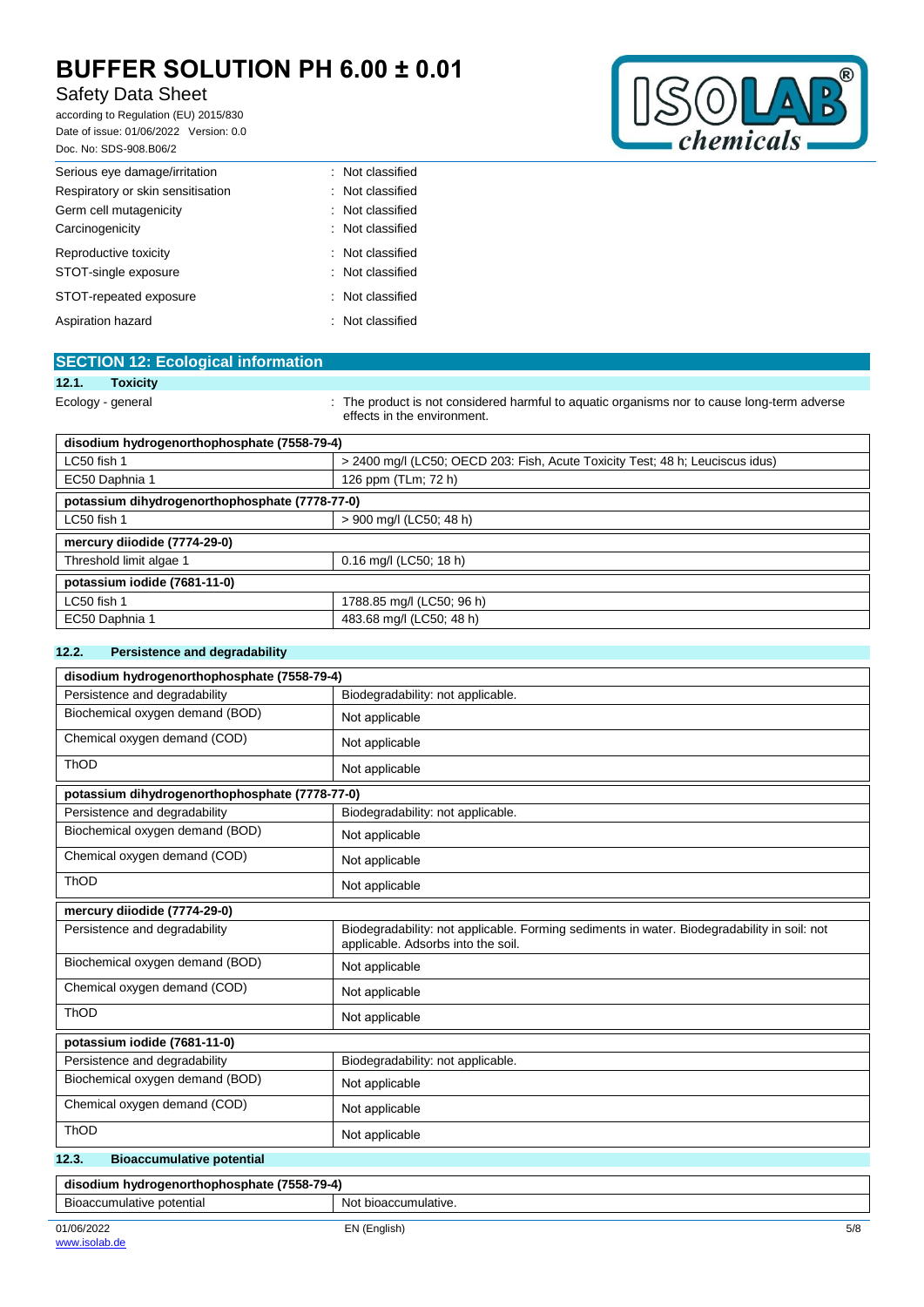## Safety Data Sheet

according to Regulation (EU) 2015/830 Date of issue: 01/06/2022 Version: 0.0 Doc. No: SDS-908.B06/2



| potassium dihydrogenorthophosphate (7778-77-0) |                                    |  |
|------------------------------------------------|------------------------------------|--|
| Bioaccumulative potential                      | No bioaccumulation data available. |  |
| mercury diiodide (7774-29-0)                   |                                    |  |
| Bioaccumulative potential                      | Bioaccumable.                      |  |
| potassium iodide (7681-11-0)                   |                                    |  |
| Bioaccumulative potential                      | Not bioaccumulative.               |  |
| 12.4.<br><b>Mobility in soil</b>               |                                    |  |

No additional information available

#### **12.5. Results of PBT and vPvB assessment**

No additional information available

## **12.6. Other adverse effects**

No additional information available

## **SECTION 13: Disposal considerations**

## **13.1. Waste treatment methods**

Waste treatment methods : Dispose of contents/container in accordance with licensed collector's sorting instructions.

## **SECTION 14: Transport information**

In accordance with ADR / RID / IMDG / IATA / ADN

| <b>ADR</b>                            | <b>IMDG</b>    | <b>IATA</b>                            | <b>ADN</b>     | <b>RID</b>     |
|---------------------------------------|----------------|----------------------------------------|----------------|----------------|
| <b>UN number</b><br>14.1.             |                |                                        |                |                |
| Not applicable                        | Not applicable | Not applicable                         | Not applicable | Not applicable |
| 14.2.<br>UN proper shipping name      |                |                                        |                |                |
| Not applicable                        | Not applicable | Not applicable                         | Not applicable | Not applicable |
| Not applicable                        | Not applicable | Not applicable                         | Not applicable | Not applicable |
|                                       |                |                                        |                |                |
| Transport hazard class(es)<br>14.3.   |                |                                        |                |                |
| Not applicable                        | Not applicable | Not applicable                         | Not applicable | Not applicable |
| Not applicable                        | Not applicable | Not applicable                         | Not applicable | Not applicable |
| 14.4.<br><b>Packing group</b>         |                |                                        |                |                |
| Not applicable                        | Not applicable | Not applicable                         | Not applicable | Not applicable |
| <b>Environmental hazards</b><br>14.5. |                |                                        |                |                |
| Not applicable                        | Not applicable | Not applicable                         | Not applicable | Not applicable |
|                                       |                | No supplementary information available |                |                |

### **14.6. Special precautions for user**

**- Overland transport**

Not applicable

### **- Transport by sea**

Not applicable

**- Air transport** Not applicable

## **- Inland waterway transport**

Not applicable

#### **- Rail transport**

Not applicable

#### **14.7. Transport in bulk according to Annex II of Marpol and the IBC Code**

Not applicable

## **SECTION 15: Regulatory information**

**15.1. Safety, health and environmental regulations/legislation specific for the substance or mixture**

### **15.1.1. EU-Regulations**

Contains no REACH substances with Annex XVII restrictions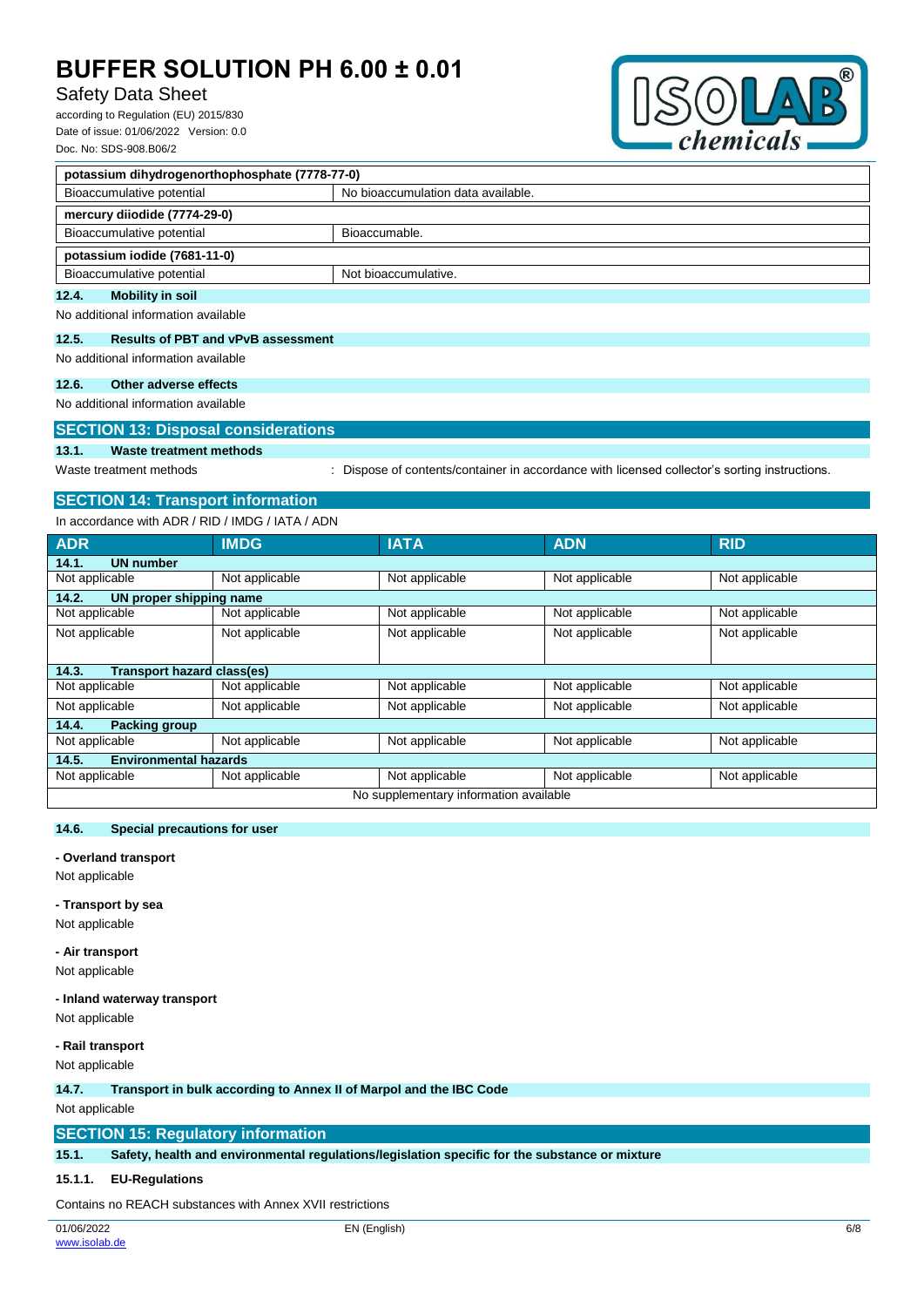## Safety Data Sheet

according to Regulation (EU) 2015/830 Date of issue: 01/06/2022 Version: 0.0 Doc. No: SDS-908.B06/2



Contains no substance on the REACH candidate list

Contains no REACH Annex XIV substances

### **15.1.2. National regulations**

# Germany<br>*Voltain* A

| VwVwS Annex reference                                                                | : Water hazard class (WGK) 1, low hazard to waters (Classification according to VwVwS, Annex<br>4) |
|--------------------------------------------------------------------------------------|----------------------------------------------------------------------------------------------------|
| 12th Ordinance Implementing the Federal<br>Immission Control Act - 12. BlmSchV       | : Is not subject of the 12. BlmSchV (Hazardous Incident Ordinance)                                 |
| <b>Netherlands</b>                                                                   |                                                                                                    |
| SZW-lijst van kankerverwekkende stoffen                                              | None of the components are listed                                                                  |
| SZW-lijst van mutagene stoffen                                                       | None of the components are listed                                                                  |
| NIET-limitatieve lijst van voor de voortplanting<br>giftige stoffen – Borstvoeding   | : None of the components are listed                                                                |
| NIET-limitatieve lijst van voor de voortplanting<br>giftige stoffen – Vruchtbaarheid | None of the components are listed                                                                  |
| NIET-limitatieve lijst van voor de voortplanting<br>giftige stoffen – Ontwikkeling   | None of the components are listed                                                                  |
|                                                                                      |                                                                                                    |

#### **15.2. Chemical safety assessment**

No chemical safety assessment has been carried out

## **SECTION 16: Other information**

| Abbreviations and acronyms: |                                                                                                   |
|-----------------------------|---------------------------------------------------------------------------------------------------|
| <b>ADN</b>                  | European Agreement concerning the International Carriage of Dangerous Goods by Inland Waterways   |
| <b>ADR</b>                  | European Agreement concerning the International Carriage of Dangerous Goods by Road               |
| <b>ATE</b>                  | <b>Acute Toxicity Estimate</b>                                                                    |
| <b>BCF</b>                  | Bioconcentration factor                                                                           |
| <b>CLP</b>                  | Classification Labelling Packaging Regulation; Regulation (EC) No 1272/2008                       |
| <b>EC50</b>                 | Median effective concentration                                                                    |
| <b>IARC</b>                 | International Agency for Research on Cancer                                                       |
| <b>IATA</b>                 | International Air Transport Association                                                           |
| <b>IMDG</b>                 | International Maritime Dangerous Goods                                                            |
| <b>LC50</b>                 | Median lethal concentration                                                                       |
| LD50                        | Median lethal dose                                                                                |
| <b>OECD</b>                 | Organisation for Economic Co-operation and Development                                            |
| <b>PBT</b>                  | Persistent Bioaccumulative Toxic                                                                  |
| <b>REACH</b>                | Registration, Evaluation, Authorisation and Restriction of Chemicals Regulation (EC) No 1907/2006 |
| <b>RID</b>                  | Regulations concerning the International Carriage of Dangerous Goods by Rail                      |
| <b>SDS</b>                  | Safety Data Sheet                                                                                 |
| vPvB                        | Very Persistent and Very Bioaccumulative                                                          |
|                             |                                                                                                   |

Data sources : REGULATION (EC) No 1272/2008 OF THE EUROPEAN PARLIAMENT AND OF THE COUNCIL of 16 December 2008 on classification, labelling and packaging of substances and mixtures, amending and repealing Directives 67/548/EEC and 1999/45/EC, and amending Regulation (EC) No 1907/2006.

| Full text of H- and EUH-statements: |                                                                    |     |
|-------------------------------------|--------------------------------------------------------------------|-----|
| Acute Tox. 1 (Dermal)               | Acute toxicity (dermal), Category 1                                |     |
| Acute Tox. 2 (Inhalation)           | Acute toxicity (inhal.), Category 2                                |     |
| Acute Tox. 2 (Oral)                 | Acute toxicity (oral), Category 2                                  |     |
| Aquatic Acute 1                     | Hazardous to the aquatic environment - Acute Hazard, Category 1    |     |
| Aquatic Chronic 1                   | Hazardous to the aquatic environment - Chronic Hazard, Category 1  |     |
| STOT RE 2                           | Specific target organ toxicity - Repeated exposure, Category 2     |     |
| H300                                | Fatal if swallowed.                                                |     |
| H310                                | Fatal in contact with skin.                                        |     |
| H330                                | Fatal if inhaled.                                                  |     |
| H373                                | May cause damage to organs through prolonged or repeated exposure. |     |
| H400                                | Very toxic to aquatic life.                                        |     |
| 01/06/2022<br>.                     | EN (English)                                                       | 7/8 |